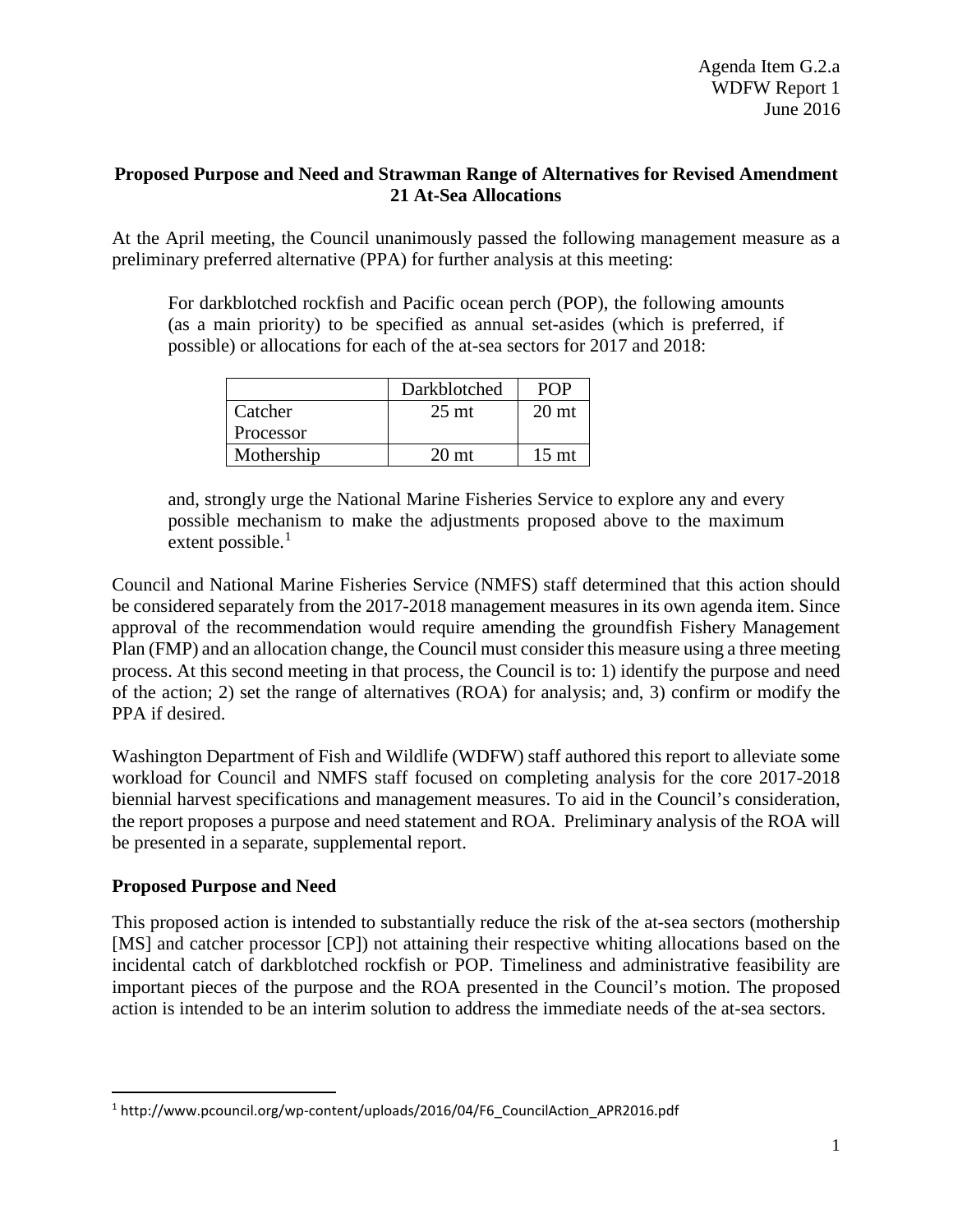Section 303(a)(14) of the Magnuson-Stevens Act requires the Council to take the economic impact of rebuilding harvest restrictions and recovery benefits into consideration and to allocate both fairly and equitably among fishery sectors. Darkblotched rockfish and POP are caught almost exclusively by vessels in the shorebased Individual Fishing Quota (IFQ) and at-sea sectors and this proposed action focuses specifically on how rebuilding allocations are currently allocated between them. Specifically, the proposed action would shift more darkblotched rockfish and POP within the trawl allocation to each of the at-sea sectors from the IFQ fishery. Overall, the intent of this action is to provide a revised fair and equitable allocation among the trawl sectors, while leaving the rebuilding plans for both stocks unaffected.

In recent years, both sectors have exceeded their initial allocation of darkblotched rockfish (CP in 2011, MS in 2014) with the latter resulting in an emergency Council meeting in order to re-open the fishery. The risk of an inseason closure remains high. Other solutions to address this problem, such as allowing transfer of quota between sectors, have been discussed, but they have been deemed too complex to be analyzed and implemented in time for the 2017 fishing season. During the upcoming five year review of the trawl rationalization program, it is the intention to review these allocations (among the other IFQ species) and determine what more appropriate (i.e., fair and equitable) allocations are for each of the sectors as well as consider other long-term solutions.

## **Background**

When the Council last considered this issue during Amendment (AM) 21, the analysis only incorporated data on catch through 2005. Ten years of additional data on bycatch in the at-sea sectors are now available and five full years of the IFQ program and co-op fisheries have since been completed. This new information together with the changed circumstances in the fisheries suggests that rebuilding restrictions may be adversely impacting the at-sea sectors to a greater degree than was anticipated.

A major factor in the Council's AM 21 allocation decision was the idea that the at-sea sectors could avoid early closures by moving to areas of lower encounter rates when approaching a bycatch allocation. Experience has shown that this assumption was likely too optimistic. Despite the mitigating measures enacted by the co-ops, darkblotched rockfish bycatch remains particularly variable with the potential for rapid accumulation. The 2014 closure of the MS sector provides an illustration. That closure occurred after six hauls caught 4.5 mt of darkblotched rockfish, nearly 75 percent of their 2014 allocation, with the bulk coming from three of the hauls. Some of the largest hauls were delivered to motherships so closely in time that feedback on the size of the catches from observers came too late for the co-op to effectively respond. Prior to this "lightning strike" event, the sector had made 969 hauls and caught only 2.5 mt of darkblotched rockfish. After the sector was re-opened by an emergency meeting of the Council, the sector made 330 additional hauls that brought in over 14,500 mt of whiting and only 0.1 mt of additional darkblotched rockfish. The CP co-op has experienced even more dramatic accumulations of darkblotched rockfish bycatch, and would have been closed late in the 2011 season if unused allocation had not been available from the MS sector, which had already completed fishing.

Lower catches relative to the darkblotched rockfish annual catch limit (ACL) marks another major change in conditions in the fisheries. During consideration of the AM 21 allocations, darkblotched rockfish discards were particularly problematic for the Groundfish Management Team and the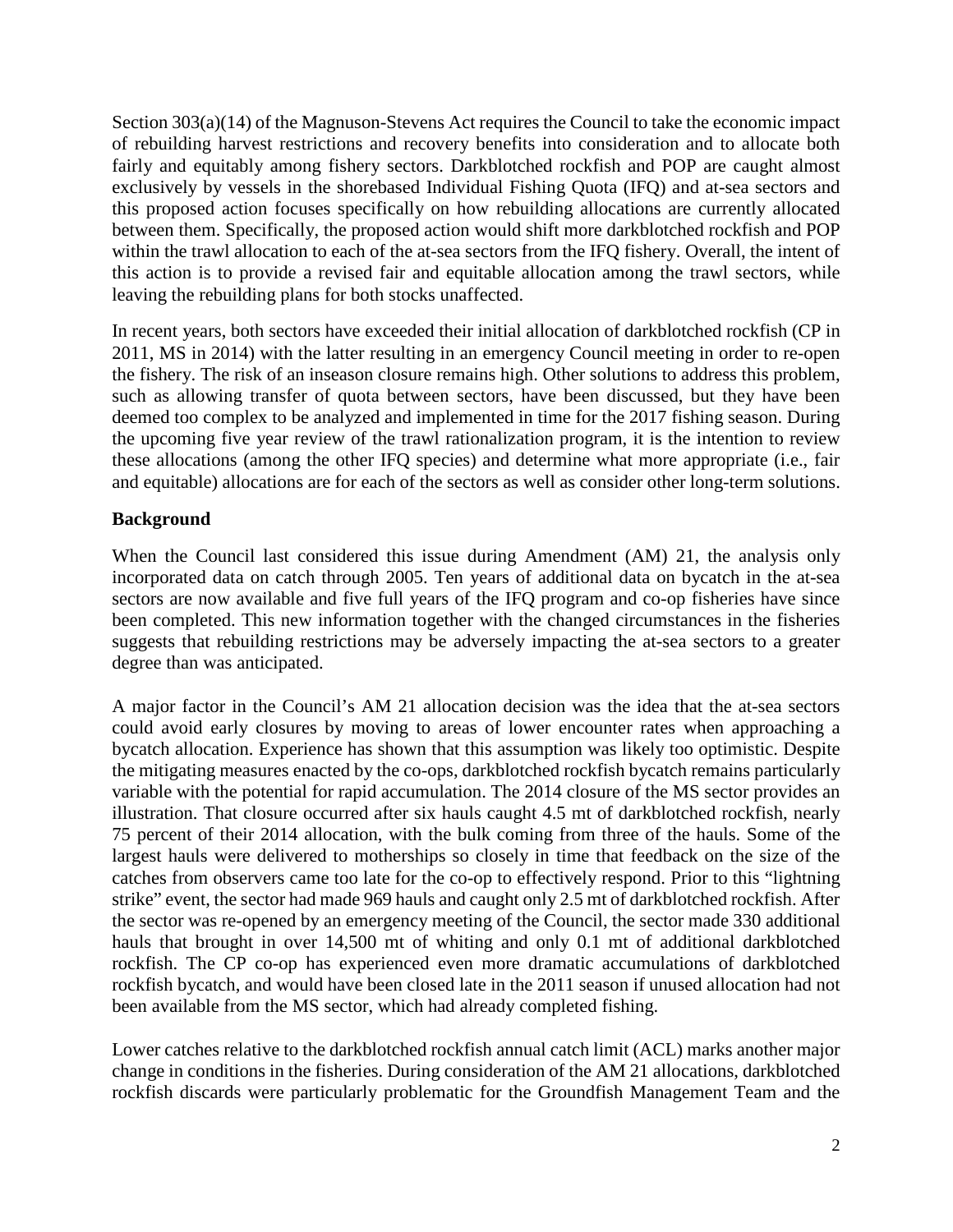Council, as multiple overages of the ACL (previously termed the OY or optimum yield) occurred. With the start of the IFQ program in 2011, the situation has reversed. While individual accountability continues to put individual operations at risk of quota overages, the risk of exceeding the IFQ sector's allocation appears to have been greatly reduced. Over the first five years of the IFQ program, the sector has used an average of 39 percent of the darkblotched rockfish allocation each year and never more than 45 percent. With the majority of darkblotched rockfish allocated to the IFQ sector, total harvest has remained well below the ACL.

In addition to re-opening the mothership sector in 2014, the Council also recommended increasing the at-sea darkblotched rockfish allocations through inseason action at the September 2015 meeting. Furthermore, projections for the 2016 season show a higher risk of closing the at-sea sectors early due to their darkblotched rockfish allocations, in large part because of increases in the whiting allocations. However, the Council's ability to address the risk inseason is limited and does not include the ability to transfer amounts from the IFQ sector.

The circumstances for POP are similar to darkblotched rockfish but with some key differences. The IFQ sector has only used 42 percent of its allocation on average over 2011 to 2015 and never more than 46 percent. At the same time, POP does not appear to present the same level of unpredictability to the at-sea sectors as darkblotched rockfish. While data does show the potential for POP to accumulate rapidly, the co-ops' area restrictions have apparently been effective in reducing the risk. By increasing the at-sea allocations of POP, it would allow more flexibility for at-sea vessels to operate in areas of higher POP bycatch. Furthermore, these areas may provide lower encounter rates for darkblotched rockfish as well other important bycatch species (e.g., spiny dogfish, rougheye rockfish, and Chinook salmon) or might offer important fishing grounds for whiting in some years. As with individual accountability in the IFQ fishery, the bycatch mitigation measures taken by the co-ops have imposed costs in terms of operational efficiency. While these costs have not been formally studied, the proposed increases would presumably result in lower costs.

## **Proposed Range of Alternatives**

The Council's task is to establish the ROA to be analyzed for final action in September. The proposed ROA has one action alternative with two options which present two key issues for Council consideration: (1) the amounts to be allocated and (2) the choice of whether to designate the amounts as allocations or set-asides.

On the allocation amounts, the April motion identified the amounts in Alternative 1 as a PPA and the priority for consideration. If the Council adopts this ROA, it would provide the typical flexibility to make final recommendations that fall within the range. For example, the Council could select Alternative 1 for only one of the two species and/or may select an intermediate allocation value if preferred. If the Council wished to consider higher amounts, then the range would need to be widened at this meeting. However, adding alternatives would increase the analytical workload. It is important to note that the amounts approved by the Council in Alternative 1 were (1) not intended to capture the "worst case" scenario for either sector and (2) intended to strike a balance between reducing the risk to the at-sea sectors and minimizing the impact on the shorebased IFQ fishery.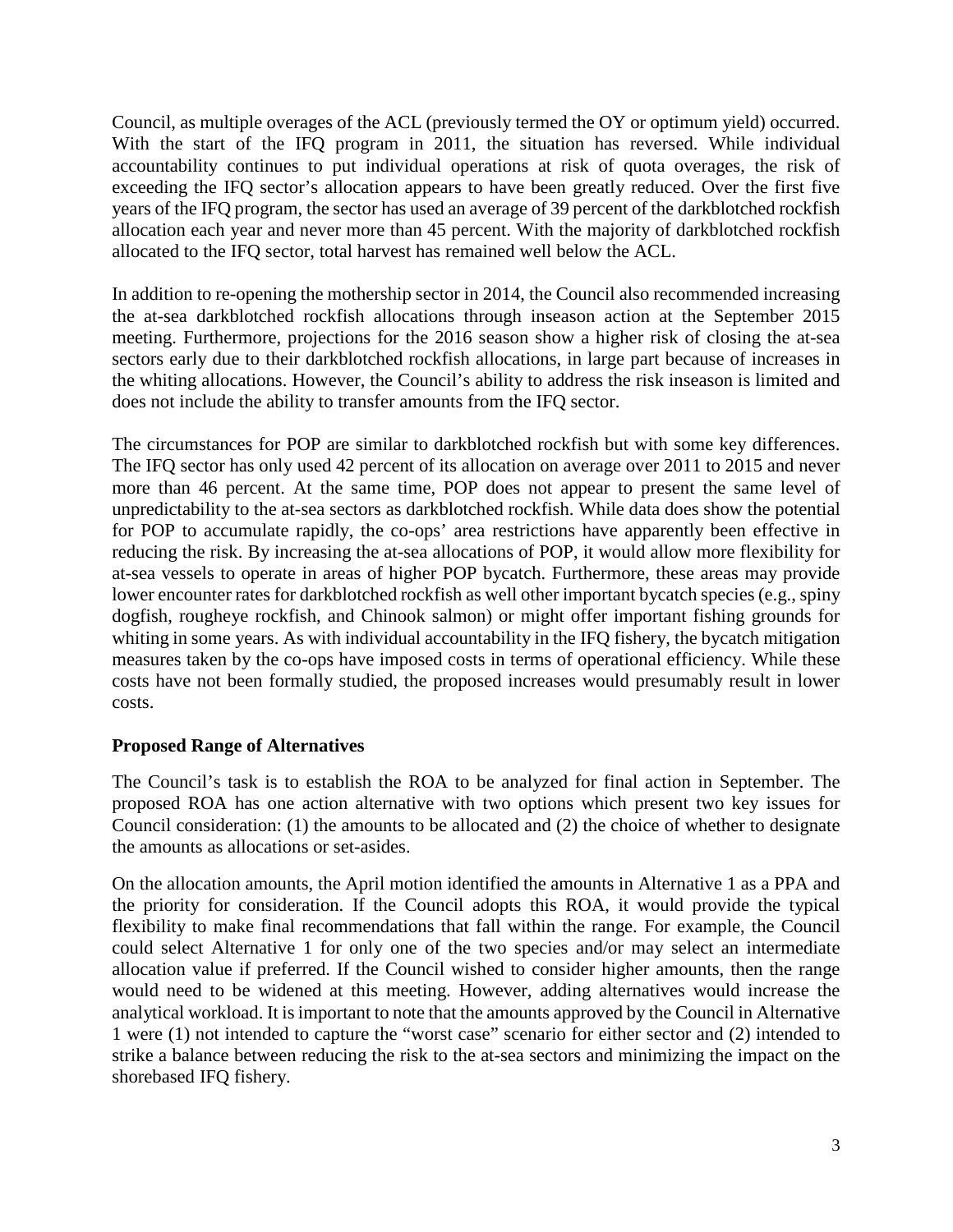**No Action**: Continue to allocate darkblotched rockfish and POP to the at-sea sectors as allocations (i.e., hard caps) according to AM 21 regulations (see Table 1; 2017/2018 allocations in Table 2 with 2016 allocations provided for reference)

# **Table 1: AM 21 Whiting Rule**

| <b>Species</b>        | <b>Whiting Rule</b> | 2017/2018 Rule Used |  |
|-----------------------|---------------------|---------------------|--|
| Darkblotched Rockfish | 9% or 25 mt         | Percentage          |  |
| <b>POP</b>            | $17\%$ or 30 mt     | Tonnage             |  |

|           |  | Table 2: 2017-2018 No Action Amendment 21 Allocations (mt) with 2016 Allocations for |  |  |  |  |
|-----------|--|--------------------------------------------------------------------------------------|--|--|--|--|
| Reference |  |                                                                                      |  |  |  |  |

| <b>Species</b> | Year            | <b>Trawl</b>      | <b>Shorebased</b> | <b>Catcher</b>   | <b>Mothership</b> |
|----------------|-----------------|-------------------|-------------------|------------------|-------------------|
|                |                 | <b>Allocation</b> | <b>IFQ</b>        | <b>Processor</b> |                   |
| Darkblotched   | 2016            | 308.9             | 292.8             | 9.4              | 6.7               |
| rockfish       | 2017/2018 439.6 |                   | 416.7             | 13.5             | 9.5               |
| <b>POP</b>     | 2016            | 141.6             | 124.2             | 10.2             | 7.2               |
|                | 2017            | 139.3             | 121.9             | 10.2             | 7.2               |
|                | 2018            | 144.0             | 126.6             | 10.2             |                   |

**Alternative 1**: Change darkblotched rockfish and POP amounts within AM 21 regulations to the amounts listed in [Table 3](#page-3-0) and manage as:

Option A: allocations (status quo)

Option B: sector-specific set-asides

<span id="page-3-0"></span>

| Table 3: Alternative 1 Proposed Amounts (mt) to be Managed as Allocations (Option A) or |  |
|-----------------------------------------------------------------------------------------|--|
| <b>Set-Asides (Option B)</b>                                                            |  |

| <b>Species</b>           | Year            | <b>Trawl</b>      | <b>Shorebased</b> | <b>Catcher</b>   | <b>Mothership</b> |
|--------------------------|-----------------|-------------------|-------------------|------------------|-------------------|
|                          |                 | <b>Allocation</b> | <b>IFO</b>        | <b>Processor</b> |                   |
| Darkblotched<br>Rockfish | 2017/2018 439.6 |                   | 394.6             | 25               | 20                |
| <b>POP</b>               | 2017            | 139.3             | 104.3             | 20               |                   |
|                          | 2018            | 144.0             | 109.0             | 20               |                   |

On the issue of the option of allocations (Option A) versus set-asides (Option B), the Council's motion stated a preference for the latter but expressed the intent to keep the amounts as allocations if the change to set-asides would compromise implementation of the change in time for the 2017 fishing season. The key difference between a set-aside and allocation is that the allocation serves as a hard cap whereas set-asides do not necessarily require NMFS to close a fishery if an overage occurs.